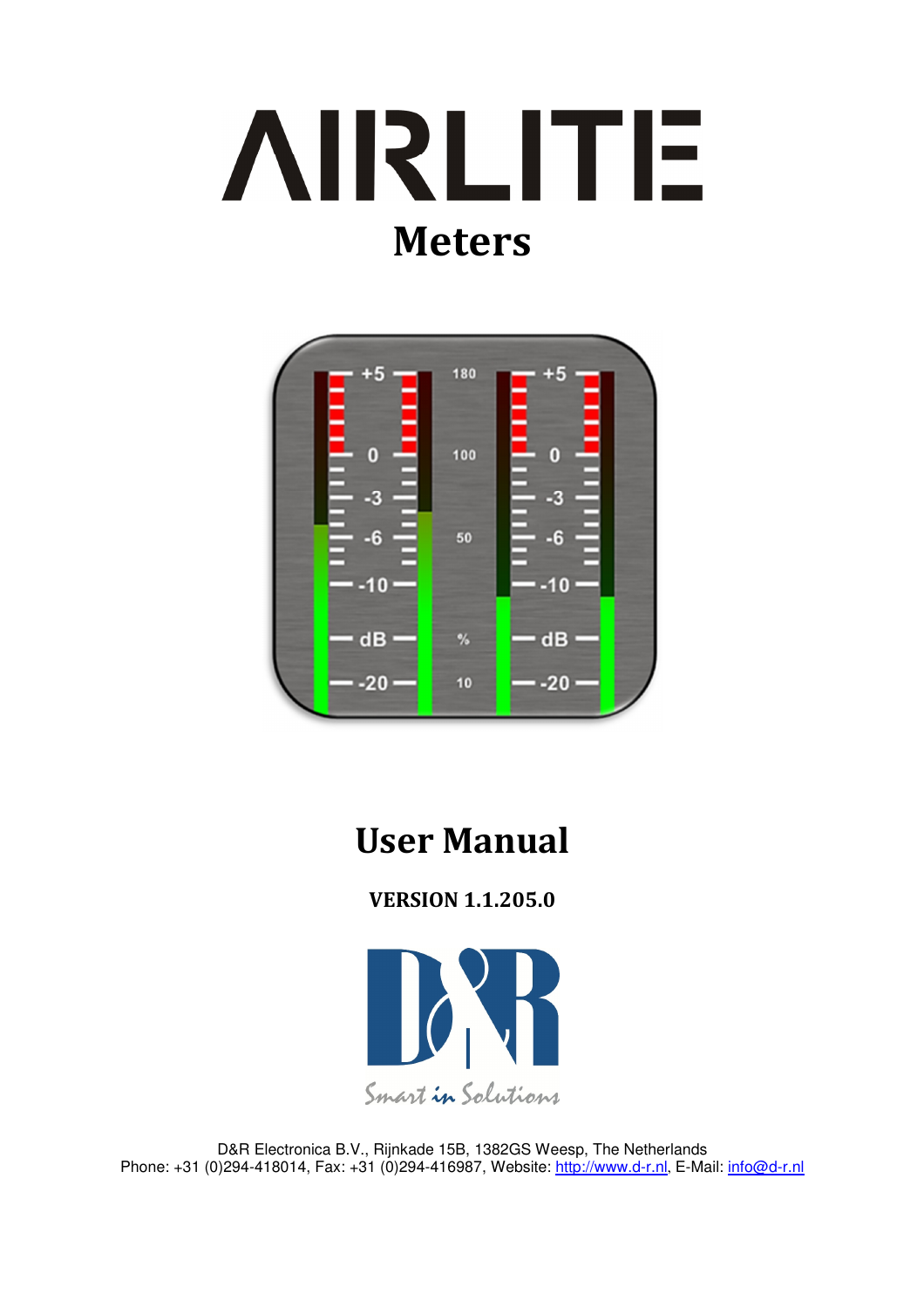## Inhoud

| $1 \quad$    |       |  |
|--------------|-------|--|
| $\mathbf{2}$ |       |  |
|              | 2.1   |  |
|              | 22    |  |
|              | 2.3   |  |
|              | 2.4   |  |
|              | 2.5   |  |
|              | 2.6   |  |
|              | 2.7   |  |
|              | 2.8   |  |
|              | 2.8.1 |  |
|              | 2.8.2 |  |
| 3            |       |  |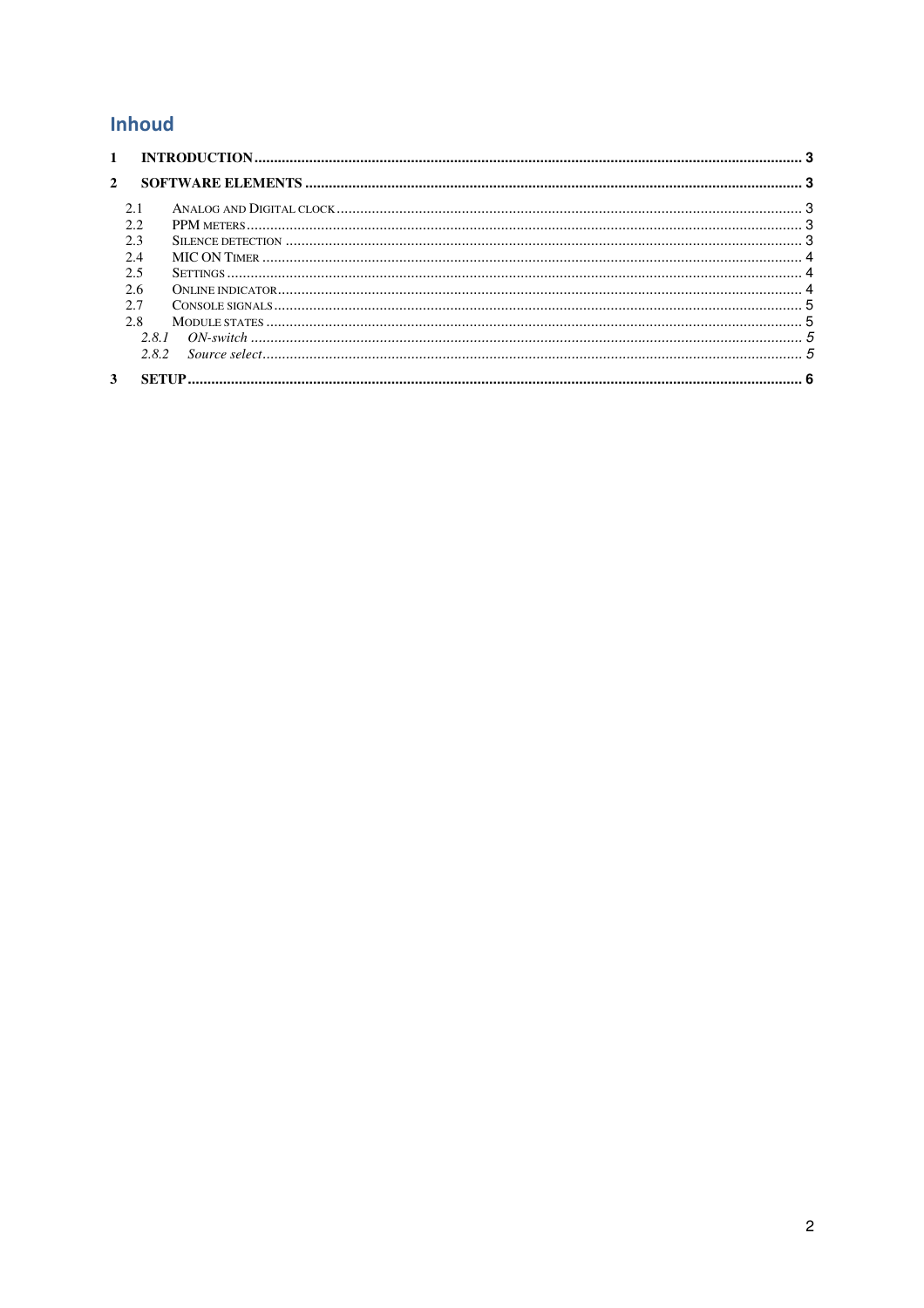# **1** Introduction

Airlite Meters is a software tool to let you as user monitor and control the Airlite console in an intuitive and user friendly manner. This manual describes the features Airlite Meters contains and how to setup and use the application.

# **2** Software elements



## *2.1* Analog and Digital clock

Airlite meters provides an analog as well as a digital clock which display PC system time the application is running on. The analog clock contains a seconds dot counter which can be used as indicator for program end time countdown.

### *2.2* PPM meters

Two stereo PPM(Peak-Program-Meters) meters provide real-time and accurate readings of the Master- and CRM(Control Room Monitor) buss audio levels. A variety of PPM meter scales exist these days with all different range and read out. Based on the most used scale the following type is used: IEC 60268-10 Type I, DIN scale. This scale ranges from -50 till +5dB.

### *2.3* Silence detection

Since continuous radio is important for a radio station, the Airlite is equipped with a built-in software silence detector which guards presence of audio signal on the master output. If no sound is present for a specified time, the console generates an alarm and switches automatically to non-stop mode.

When the silence detector is active red line marks in the master PPM bars indicate the threshold as well as the operating mode which can be left, right or stereo.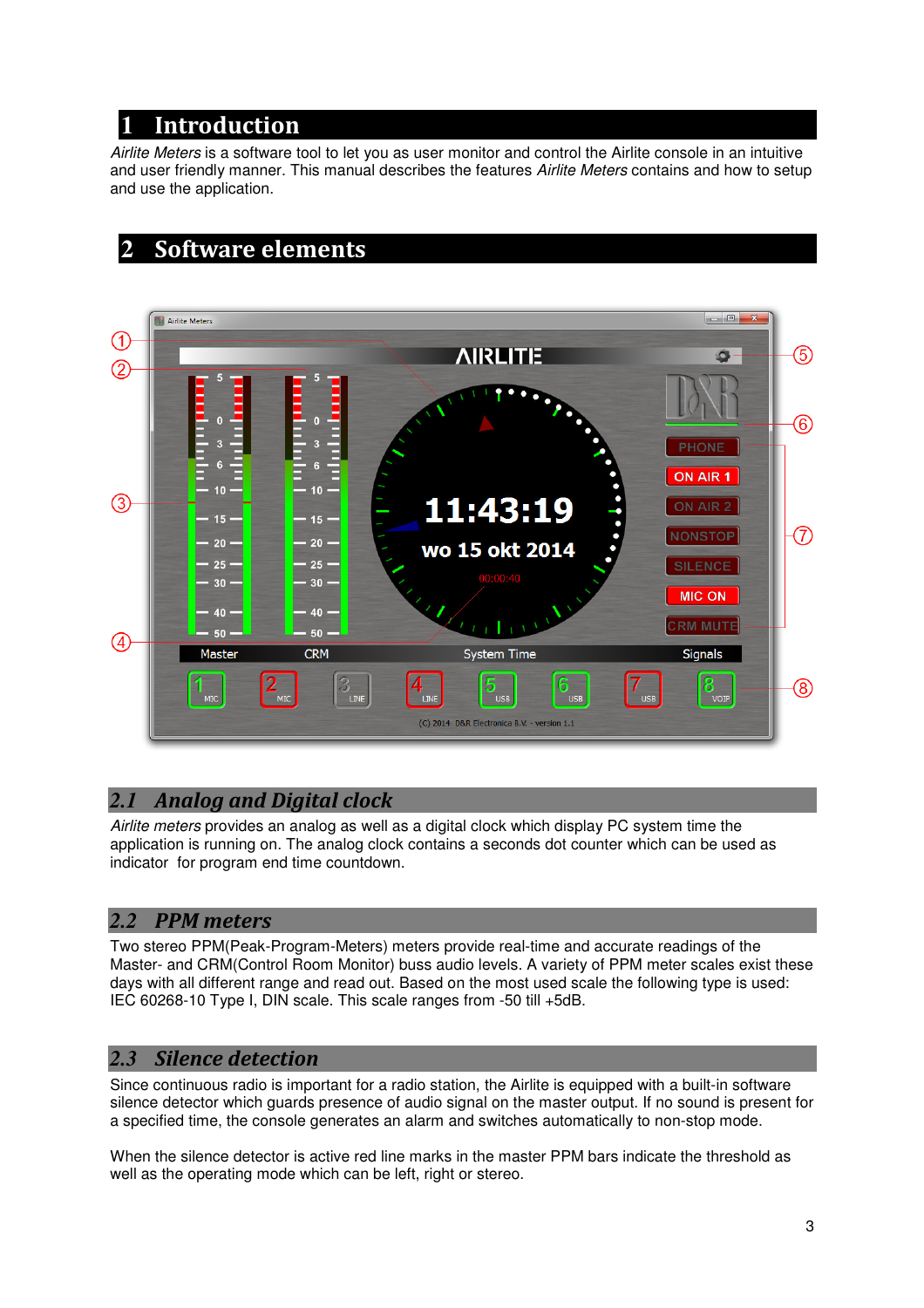## *2.4* MIC ON Timer

The first three modules of the Airlite can be used for connecting microphones. If one of these mic modules is active (source selector is set to mic, ON is active and fader is up) the MIC ON timer will start. Once the timer is active the elapsed time is shown in the analog clock area below the system date. The timer will reset if all the mic modules are inactive.

#### *2.5* Settings

Pressing the gear wheel symbol at the right upper corner will open the (communication) settings window.

Airlite Meters communicates indirectly with the console via a UDP/IP (User Datagram Protocol) connection. Since the only available communication interface on the Airlite console is USB, another Airlite Control application is required to run on the PC the Airlite is connected to. The Airlite Control act as a USB/UDP gateway and provides a communication interface for client applications anywhere on the network, like Airlite Meters.

| Settings                                                | P<br>$\mathbf{x}$  |
|---------------------------------------------------------|--------------------|
| <b>UDP Settings</b>                                     |                    |
| Remote host:                                            |                    |
| 127.0.0.1                                               |                    |
| Ports                                                   |                    |
| Use defaults                                            |                    |
| Transmit:<br>19551                                      | Smart in Solutions |
| Receive:<br>19549                                       |                    |
|                                                         | Cancel<br>OK       |
| Airlite Library v1.1.88.0 - 2015-06-24 (14:03:34) - D&R |                    |

### *2.6* Online indicator

Below the D&R logo the online indicator is located. This indicator will become green (online) when receiving metering data. Make sure the Airlite Control application is running on the main PC in order to provide the metering data to Airlite Meters.

When the indicator shows offline status (grey) the Airlite Control application is not running or the Airlite console is disconnected.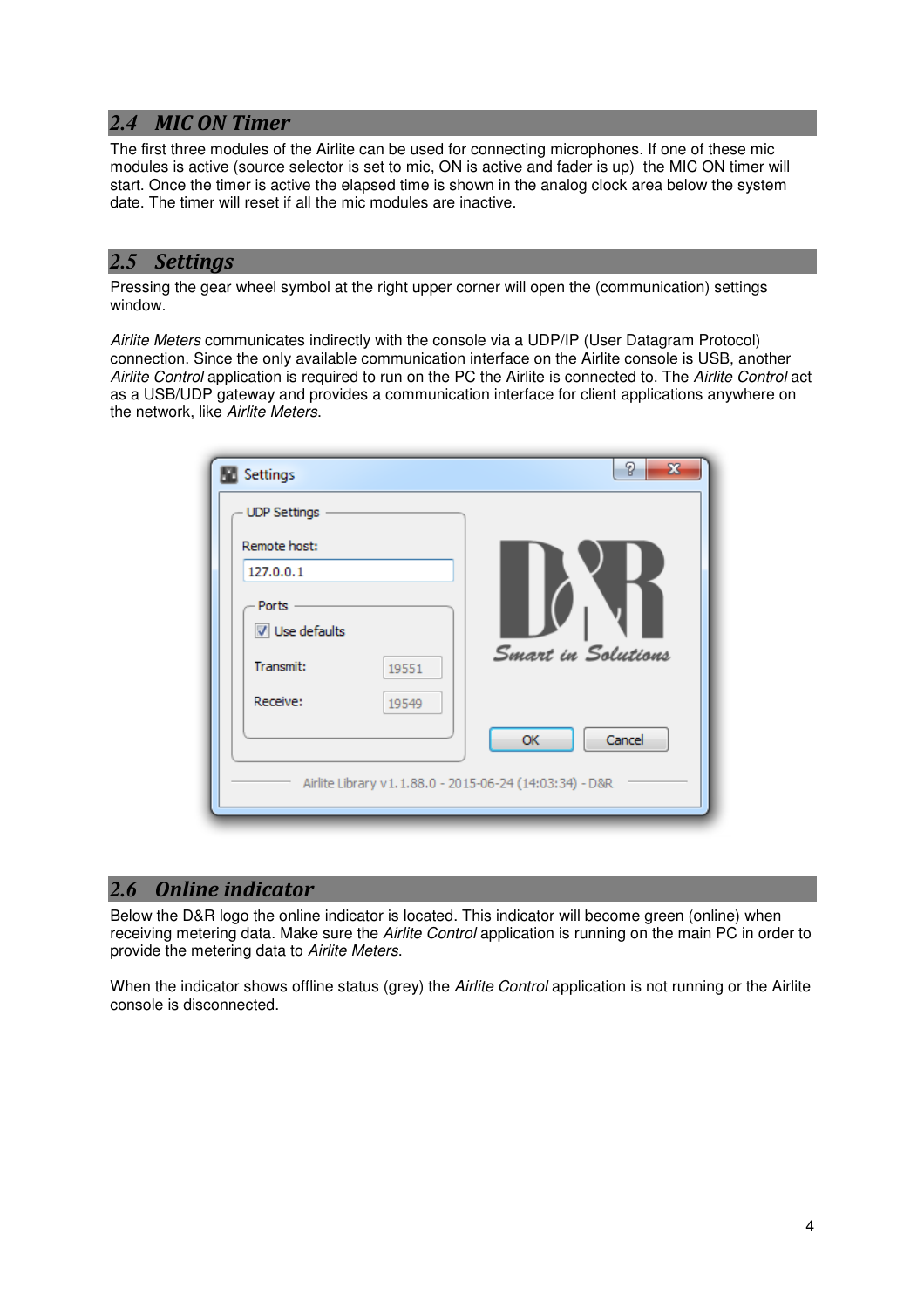#### *2.7* Console signals

At the right side Airlite Meters contains a set of console signals indicating internal states of the console.

| <b>PHONE:</b>               | Will inform you with an incoming call on module 8 (VoIP).                                                                                                                                                                                                                                                                                                      |
|-----------------------------|----------------------------------------------------------------------------------------------------------------------------------------------------------------------------------------------------------------------------------------------------------------------------------------------------------------------------------------------------------------|
| ON AIR 1/2:                 | Configurable Logical busses. Can be attached to a GPO for example.                                                                                                                                                                                                                                                                                             |
| NONSTOP:<br><b>SILENCE:</b> | can be used as indicator as well as remote nonstop switch by clicking on the signal.<br>Indicates the silence detector is in alarm state. In this alarm state NONSTOP is<br>flashing to indicate the console has switched automatically to nonstop mode. The<br>alarm can be reset by clicking on NONSTOP or by pressing the nonstop switch on the<br>console. |
| MIC ON:                     | One of the mic modules is active. Behaves parallel to the hardware MIC ON output.                                                                                                                                                                                                                                                                              |
| <b>CRM MUTE:</b>            | CRM buss is muted by active mic module where crm-mute option is enabled.                                                                                                                                                                                                                                                                                       |

#### *2.8* Module states

The Airlite console contains eight modules in which their current state is represented by the rectangular icons at the bottom of the application. Each icon show the state of the ON switch and the selected source of the relevant module.

#### *2.8.1* **ON-switch**

A module can be in one of the following three states:

| ACTIVE:                                  | ON active, fader down   |
|------------------------------------------|-------------------------|
| ACTIVE AND FADER ON: ON active, fader up |                         |
| <i><b>INACTIVE:</b></i>                  | ON inactive, fader down |

Since the ON switches of the Airlite console have internal LEDs, each of the above states can be configured to represent one of the following colors: NONE, RED, GREEN. It is up to the user to determine which color represent a particular state.

The icons in Airlite Meters can be seen as duplicate of the ON switches and therefore behave as remote of the hardware switches. Clicking on the icons results in toggling the ON state.

\*\*\* NOTE: If the icon flashes, the module is in voicetrack-mode.

#### *2.8.2* **Source select**

Each module can select between LINE and MIC/USB/VoIP source depending on the module. Additional to showing the ON switch state, the current selected source for each module will be shown in the right down corner of the icons.